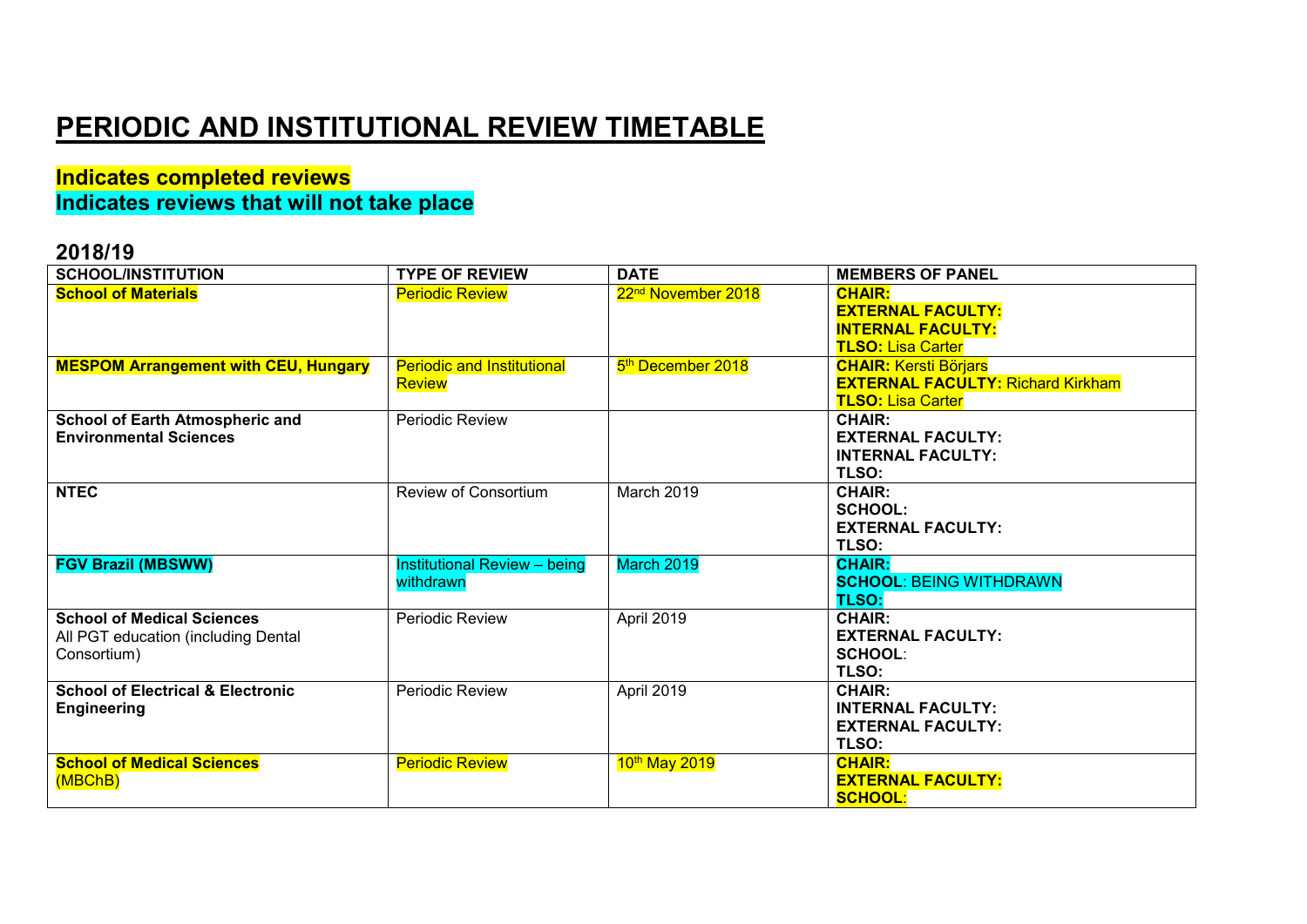|                         |                            |           | TLSO: Lisa Carter        |
|-------------------------|----------------------------|-----------|--------------------------|
| <b>Xaverian College</b> | Institutional Review (with | June 2019 | <b>CHAIR:</b>            |
|                         | both LS & MHS)             |           | <b>EXTERNAL FACULTY:</b> |
|                         |                            |           | <b>SCHOOL:</b>           |
|                         |                            |           | TLSO:                    |

| <b>SCHOOL/INSTITUTION</b>                                                                                                                                                          | <b>TYPE OF REVIEW</b>                                                      | <b>DATE</b>                                                 | <b>MEMBERS OF PANEL</b>                                                        |
|------------------------------------------------------------------------------------------------------------------------------------------------------------------------------------|----------------------------------------------------------------------------|-------------------------------------------------------------|--------------------------------------------------------------------------------|
| <b>School of Mechanical, Aerospace &amp; Civil</b><br><b>Engineering</b>                                                                                                           | Periodic Review (to include<br>the MSc in Project<br>Management with BUiD) | November 2019 (subject to<br>change due to move to<br>MECD) | <b>CHAIR:</b><br><b>EXTERNAL FACULTY:</b><br>TLSO:                             |
| <b>Sotheby's Institute of Art</b>                                                                                                                                                  | <b>Institutional/Periodic Review</b>                                       | 21 <sup>st</sup> February 2020                              | <b>CHAIR:</b><br><b>SCHOOL:</b><br><b>EXTERNAL FACULTY:</b><br><b>TLSO:</b>    |
| <b>School of Health Sciences:</b><br>Hearing, Psychology and Mental Health PGT<br>Consortium<br>UG:<br>Healthcare Science (Audiology)<br>Speech and Language Therapy<br>Psychology | Periodic Review                                                            | <b>March 2020</b>                                           | <b>CHAIR:</b><br><b>INTERNAL FACULTY:</b><br><b>EXTERNAL FACULTY:</b><br>TLSO: |
| <b>School of Mathematics</b>                                                                                                                                                       | <b>Periodic Review</b>                                                     | April 2020                                                  | <b>CHAIR:</b><br><b>INTERNAL FACULTY:</b><br><b>EXTERNAL FACULTY:</b><br>TLSO: |
| <b>Tonji University</b>                                                                                                                                                            | <b>Institutional Review</b>                                                | April 2020                                                  | <b>CHAIR:</b><br><b>FACULTY:</b><br>TLSO:                                      |

| <b>SCHOOL/INSTITUTION</b>             | <b>TYPE OF REVIEW</b>  | <b>DATE</b>   | <b>MEMBERS OF PANEL</b>  |
|---------------------------------------|------------------------|---------------|--------------------------|
| <b>School of Health Sciences:</b>     | <b>Periodic Review</b> | November 2020 | <b>CHAIR:</b>            |
| BNurs, BMidwif, CPD Provision and BSc |                        |               | <b>INTERNAL FACULTY:</b> |
| (Hons)                                |                        |               | <b>EXTERNAL FACULTY:</b> |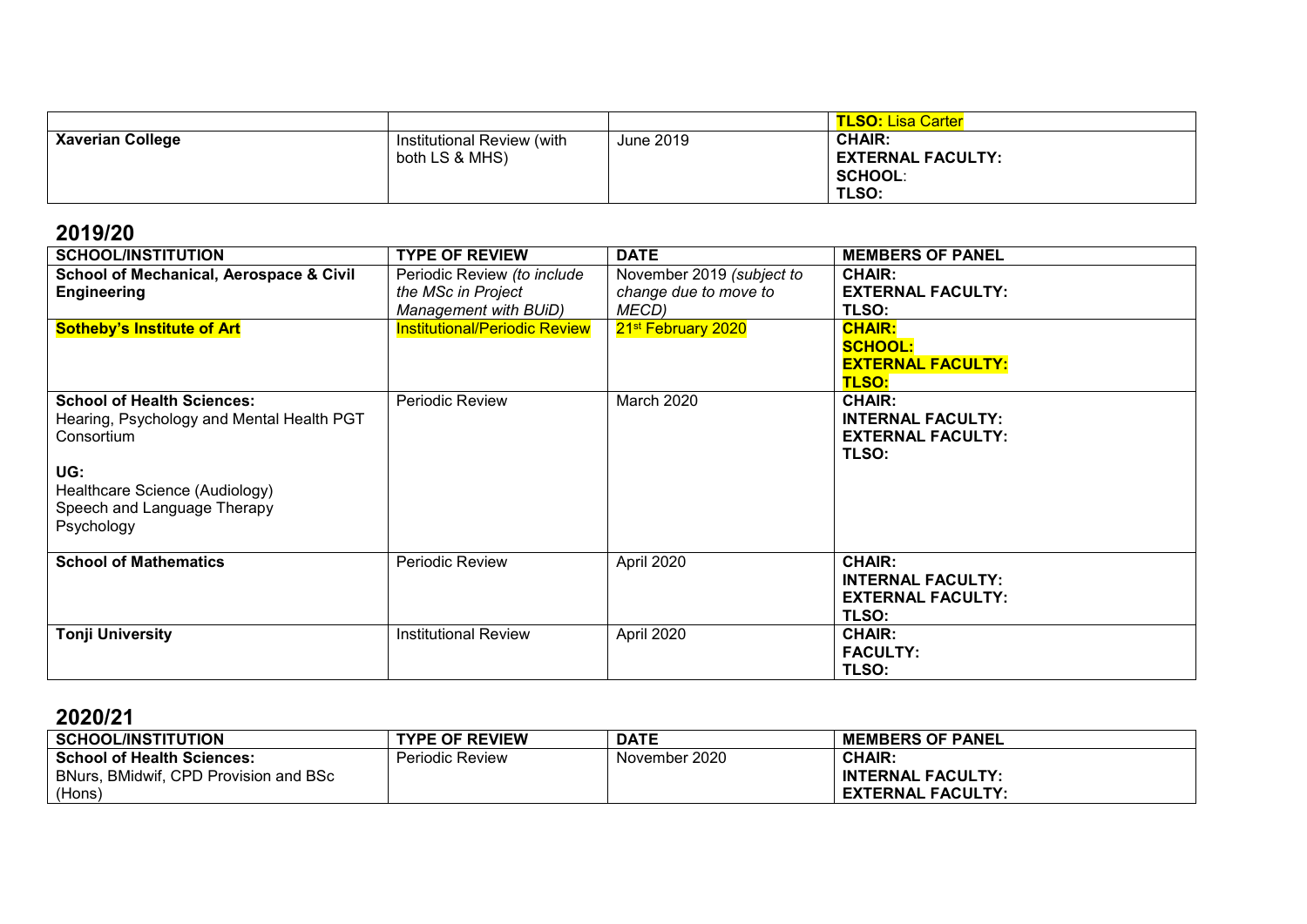| Nursing and Social Work PGT Consortium                                                                                                                          |                        |            | <b>TLSO:</b>                                                                   |
|-----------------------------------------------------------------------------------------------------------------------------------------------------------------|------------------------|------------|--------------------------------------------------------------------------------|
| <b>School of Health Sciences</b><br>Optometry<br><b>MPharm</b><br><b>Pharm and Vision Sciences PGT Consortium</b><br><b>Community Based Medicine Consortium</b> | <b>Periodic Review</b> | April 2021 | <b>CHAIR:</b><br><b>INTERNAL FACULTY:</b><br><b>EXTERNAL FACULTY:</b><br>TLSO: |

| <b>SCHOOL/INSTITUTION</b>                                                  | <b>TYPE OF REVIEW</b>                                                                                 | <b>DATE</b>                                                                  | <b>MEMBERS OF PANEL</b>                                                     |
|----------------------------------------------------------------------------|-------------------------------------------------------------------------------------------------------|------------------------------------------------------------------------------|-----------------------------------------------------------------------------|
| <b>School of Biological Sciences</b><br>All UG education.                  | Periodic Review                                                                                       | September 2021                                                               | <b>CHAIR:</b><br><b>EXTERNAL FACULTY:</b><br>TLSO:                          |
| <b>School of Medical Sciences</b><br>BDS and BSc Oral Health Sciences      | <b>Periodic Review</b>                                                                                | November 2021                                                                | <b>CHAIR:</b><br><b>EXTERNAL FACULTY:</b><br>TLSO:                          |
| School of Arts, Languages & Cultures -<br><b>Divisions Part 1</b>          | <b>Periodic Review</b>                                                                                | November/December 2021                                                       | <b>CHAIR:</b><br><b>EXTERNAL FACULTY:</b><br><b>TLSO: N/A</b>               |
| <b>Manchester Leadership Programme/Stellify</b>                            | Periodic Review                                                                                       | March 2022                                                                   | <b>CHAIR:</b><br><b>EXTERNAL FACULTY:</b><br>TLSO:                          |
| <b>Singapore Institute of Management (SIM)</b>                             | <b>Institutional Review only -</b><br>PGT programme to be<br>considered at AMBS's<br>Periodic Review. | <b>April 2022 - PGT</b><br><b>PROGRAMME CURRENTLY</b><br><b>ON TEACH-OUT</b> | <b>CHAIR:</b><br><b>EXTERNAL FACULTY:</b><br><b>SCHOOL:</b><br><b>TLSO:</b> |
| <b>School of Chemical Engineering &amp;</b><br><b>Analytical Science</b>   | Periodic Review                                                                                       | April 2022                                                                   | <b>CHAIR:</b><br><b>EXTERNAL FACULTY:</b><br>TLSO:                          |
| School of Environment, Education and<br><b>Development</b>                 | Periodic Review                                                                                       | May 2022                                                                     | <b>CHAIR:</b><br><b>EXTERNAL FACULTY:</b><br>TLSO:                          |
| <b>School of Arts, Languages &amp; Cultures</b><br>(overall School review) | Periodic Review                                                                                       | May 2022                                                                     | <b>CHAIR:</b><br><b>EXTERNAL FACULTY:</b>                                   |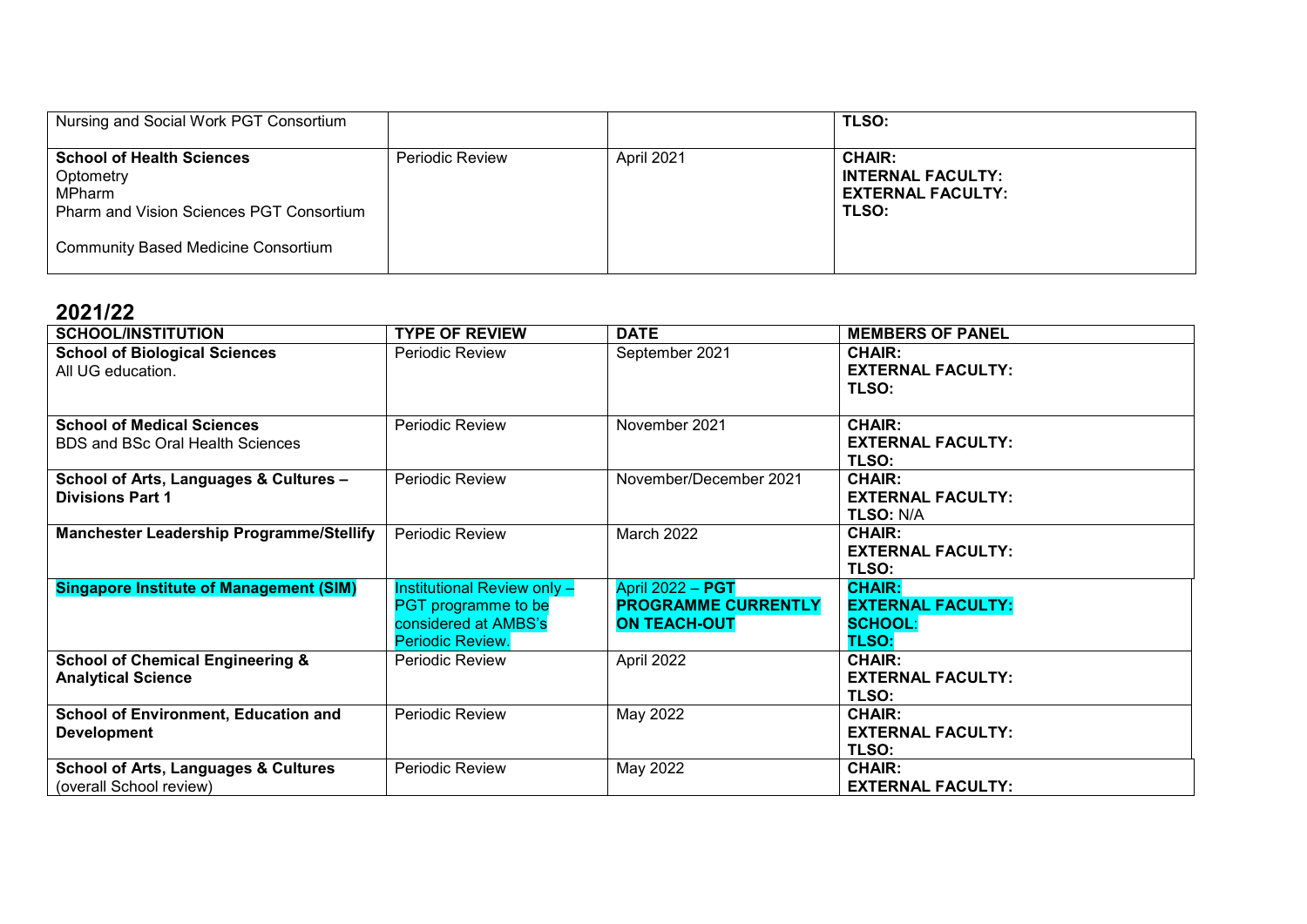|  | ---<br>1 L.J.<br>$\overline{\phantom{0}}$ |
|--|-------------------------------------------|
|  |                                           |

| <b>SCHOOL/INSTITUTION</b>                                                                                                                                                                                        | <b>TYPE OF REVIEW</b>                                                                                               | <b>DATE</b>                | <b>MEMBERS OF PANEL</b>                                                        |
|------------------------------------------------------------------------------------------------------------------------------------------------------------------------------------------------------------------|---------------------------------------------------------------------------------------------------------------------|----------------------------|--------------------------------------------------------------------------------|
| <b>Cliff College</b>                                                                                                                                                                                             | Institutional/Periodic Review                                                                                       | October 2022               | <b>CHAIR:</b><br><b>SCHOOL:</b><br><b>INTERNAL FACULTY:</b><br>TLSO:           |
| <b>Nazarene Theological College</b>                                                                                                                                                                              | Periodic and Institutional<br>Review                                                                                | October 2022               | <b>CHAIR:</b><br><b>SCHOOL:</b><br><b>EXTERNAL FACULTY:</b><br>TLSO:           |
| <b>School of Physics &amp; Astronomy</b>                                                                                                                                                                         | Periodic Review                                                                                                     | November 2022              | <b>CHAIR:</b><br><b>EXTERNAL FACULTY:</b><br><b>TLSO:</b>                      |
| <b>University College (UCIL)</b>                                                                                                                                                                                 | <b>Periodic Review</b>                                                                                              | November 2022              | <b>CHAIR:</b><br><b>FACULTY:</b><br>TLSO:                                      |
| AMBS (to include Manchester Science &<br><b>Enterprise Centre)</b>                                                                                                                                               | Periodic Review (to include<br>the MSEC, University of<br>Birmingham and the MA in<br>Human Resource<br>Management) | December 2022/January 2023 | <b>CHAIR:</b><br><b>EXTERNAL FACULTY:</b><br>TLSO:                             |
| <b>School of Chemistry</b>                                                                                                                                                                                       | Periodic Review                                                                                                     | April 2023                 | <b>CHAIR:</b><br><b>EXTERNAL FACULTY:</b><br><b>INTERNAL FACULTY:</b><br>TLSO: |
| <b>School of Medical Sciences:</b><br>MSc Clinical Science (Blood Sciences)<br><b>MSc Clinical Biochemistry</b><br><b>MSc Medical Microbiology</b><br><b>MSc Medical Virology</b><br><b>MSc Medical Mycology</b> | Periodic review                                                                                                     | May 2023                   | <b>CHAIR:</b><br><b>EXTERNAL FACULTY:</b><br>TLSO:                             |
| <b>School of Health Sciences:</b><br>Nursing and Social Work PGT Consortium                                                                                                                                      | Periodic review                                                                                                     | <b>June 2023</b>           | <b>CHAIR:</b><br><b>EXTERNAL FACULTY:</b>                                      |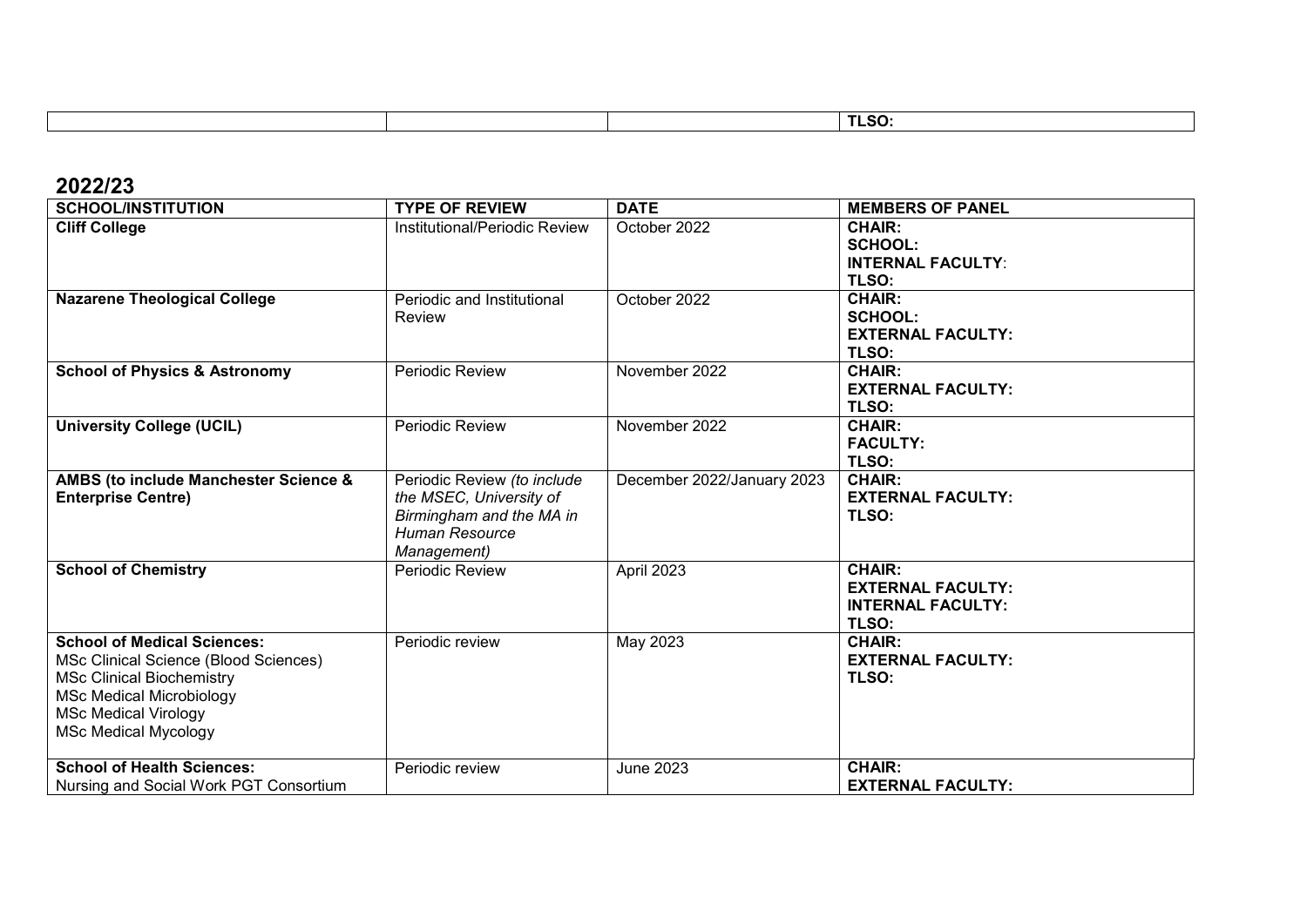|                                                                    |                                      |                  | <b>TLSO:</b>                                                         |
|--------------------------------------------------------------------|--------------------------------------|------------------|----------------------------------------------------------------------|
| <b>Mildmay International</b>                                       | Periodic and Institutional<br>Review | June 2023        | <b>CHAIR:</b><br><b>SCHOOL:</b><br><b>EXTERNAL FACULTY:</b><br>TLSO: |
| <b>School of Medical Sciences:</b><br><b>PGT Dental Consortium</b> | Periodic review                      | <b>July 2023</b> | <b>CHAIR:</b><br><b>EXTERNAL FACULTY:</b><br><b>TLSO:</b>            |

| <b>SCHOOL/INSTITUTION</b>                    | <b>TYPE OF REVIEW</b>      | <b>DATE</b> | <b>MEMBERS OF PANEL</b>  |
|----------------------------------------------|----------------------------|-------------|--------------------------|
| <b>DESK BASED AUDIT</b>                      | Periodic review            |             | <b>CHAIR:</b>            |
|                                              |                            |             | <b>EXTERNAL FACULTY:</b> |
| <b>School of Medical Sciences:</b>           |                            |             | TLSO:                    |
| <b>PGT Dental Consortium</b>                 |                            |             |                          |
|                                              |                            |             |                          |
| <b>FSE - Foundation Studies</b>              | Periodic Review            |             | <b>CHAIR:</b>            |
|                                              |                            |             | <b>EXTERNAL FACULTY:</b> |
|                                              |                            |             | <b>INTERNAL FACULTY:</b> |
|                                              |                            |             | TLSO:                    |
| <b>School of Computer Science</b>            | Periodic Review            |             | <b>CHAIR:</b>            |
|                                              |                            |             | <b>EXTERNAL FACULTY:</b> |
|                                              |                            |             | <b>INTERNAL FACULTY:</b> |
|                                              |                            |             | <b>TLSO:</b>             |
| <b>School of Earth Atmospheric and</b>       | Periodic Review            |             | <b>CHAIR:</b>            |
| <b>Environmental Sciences</b>                |                            |             | <b>EXTERNAL FACULTY:</b> |
|                                              |                            |             | <b>INTERNAL FACULTY:</b> |
|                                              |                            |             | TLSO:                    |
| <b>School of Biological Sciences:</b>        | Periodic Review            |             | <b>CHAIR:</b>            |
| All PGT education                            |                            |             | <b>EXTERNAL FACULTY:</b> |
|                                              |                            |             | TLSO:                    |
| <b>Greater Manchester West Mental Health</b> | Periodic and Institutional |             | <b>CHAIR:</b>            |
| <b>NHS Trust</b>                             | <b>Review</b>              |             | <b>SCHOOL:</b>           |
|                                              |                            |             | <b>EXTERNAL FACULTY:</b> |
|                                              |                            |             | TLSO:                    |
| <b>School of Social Sciences</b>             | Periodic Review            |             | <b>CHAIR:</b>            |
|                                              |                            |             | <b>EXTERNAL FACULTY:</b> |
|                                              |                            |             | <b>INTERNAL FACULTY:</b> |